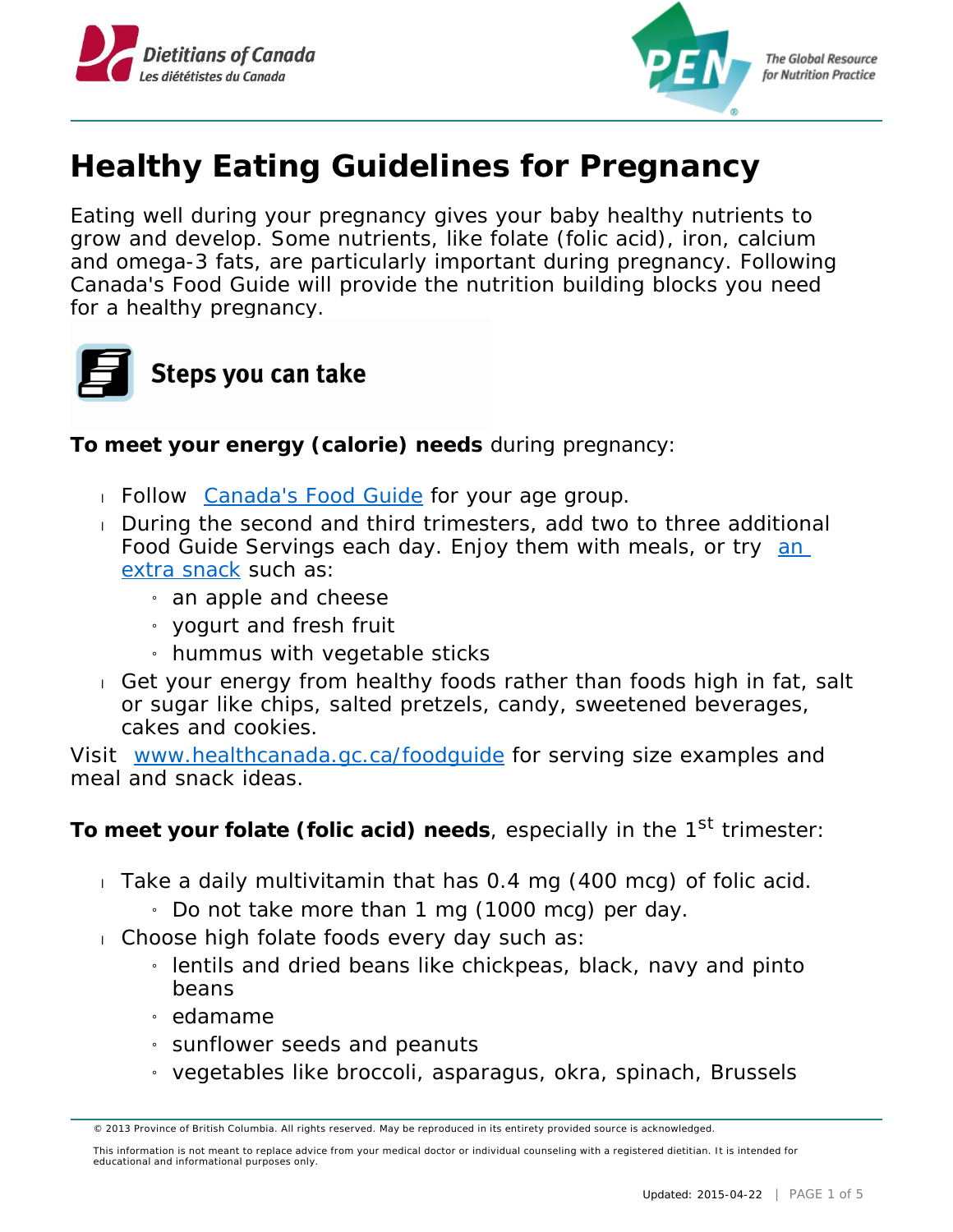



**The Global Resource** for Nutrition Practice

sprouts, collards and mustard greens

- » some fruits like papayas and avocados
- » enriched pasta

Folic acid is a B vitamin that helps your body make new cells. Folate is found naturally in some foods. Folic acid is a man-made form of folate. It can be hard to get enough from food alone, so you need to take a folic acid supplement before and during pregnancy, as well as afterward. Getting enough folate (folic acid) reduces the risk of a birth defect that affects the brain and spinal cord, called a neural tube defect.

**To meet your iron needs** throughout pregnancy:

- Choose food sources of iron such as:
	- » cooked mussels, clams and oysters
	- » beef and lamb
	- » cooked organ meats
		- n Liver and liver products (e.g. liverwurst spread and liver sausages) are also high in vitamin A. Too much vitamin A may cause birth defects, especially during the first trimester. The safest choice is to limit these foods during pregnancy. If you choose to eat liver products, have no more than 75g (2 ½ ounces) per week.
	- » chicken and fish
	- $_{1}$  pumpkin seeds and cashew, pine and hazel nuts\*
	- » dried beans, peas and lentils\*
	- $\frac{1}{2}$  fortified whole grain cereals\*
	- $_1$  dark leafy greens like spinach and swiss chard\*

\*Eat these iron rich foods with foods that are sources of vitamin C, like kiwi fruit, citrus or tropical fruit, or bell peppers to help iron absorption.

- $\overline{1}$  Take a daily multivitamin that has 16-20 mg of iron.
	- » Some women may need more. Talk to you healthcare provider about the amount of iron you need.

**Iron** helps build new red blood cells and helps them carry oxygen. During pregnancy, the amount of blood you have increases to meet the needs of

<sup>© 2013</sup> Province of British Columbia. All rights reserved. May be reproduced in its entirety provided source is acknowledged.

This information is not meant to replace advice from your medical doctor or individual counseling with a registered dietitian. It is intended for educational and informational purposes only.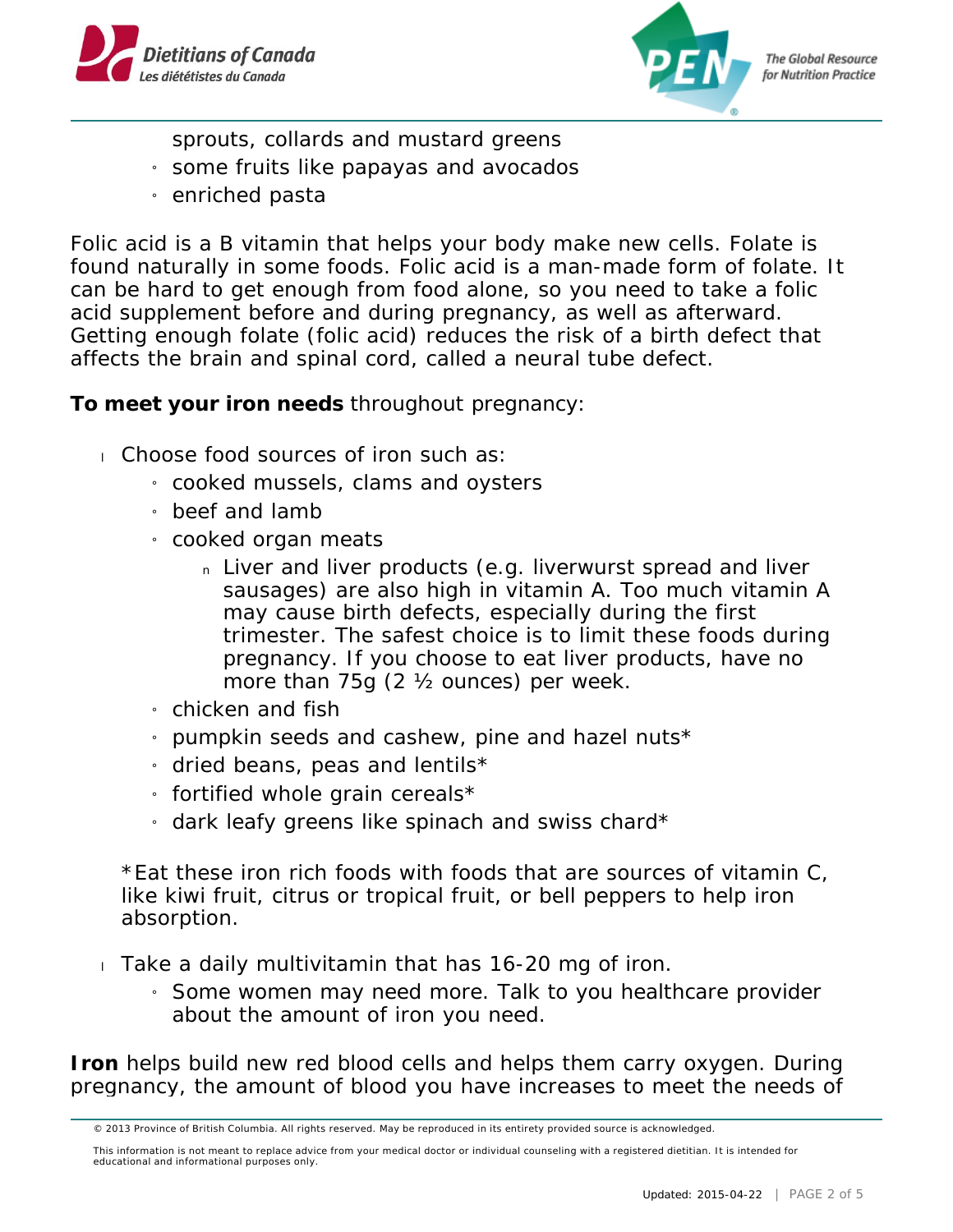



both you and your baby. The iron you eat while pregnant will help your baby store enough for when she is born.

**To meet your calcium needs**, include 2 servings of milk and alternatives every day:

- 250 mL (1 cup) of 1% or skim milk or fortified soy beverage.
- 50 g of lower fat cheese (less than 20% M.F.)
- $175$  g (3/4 cup) of yogurt or kefir

**Calcium** helps teeth, bones, the heart, nerves and muscles develop. Without enough calcium from your diet, calcium is taken from your bones to help your baby develop. Having enough calcium throughout your pregnancy meets the needs of both you and your baby.

**To meet your omega-3 fat needs:**

- Eat at least 2 servings (150 g) per week of fatty fish like salmon, mackerel or herring.
	- » See the Additional Resources for information about choosing fish that is lower in mercury.
- Choose walnuts, ground flax seeds, chia seeds, soy products and canola oil more often.
- Some foods may be fortified with omega-3 fats. Read the label on foods like margarine, eggs, yogurt, juice and soy beverage.

Omega-3 fats are used for your baby's brain and eye development. Omega-3 fats include alpha linolenic acid (ALA), EPA and DHA. ALA is an essential fat found in plant sources like nuts, seeds and soy. ALA is used to make EPA and DHA. EPA and DHA are found in only a few animal-based foods such as fish. To meet your omega-3 needs, choose a variety of these omega-3 sources.

**Other considerations** for a healthy pregnancy:

- Enjoy regular physical activity. Check with your doctor before beginning a new exercise program.
- Some foods, like meat, fish, poultry and seafood may have bacteria that, if the meat is not properly cooked, can harm you or your growing baby. See the Additional Resources for specific food safety

<sup>© 2013</sup> Province of British Columbia. All rights reserved. May be reproduced in its entirety provided source is acknowledged.

This information is not meant to replace advice from your medical doctor or individual counseling with a registered dietitian. It is intended for educational and informational purposes only.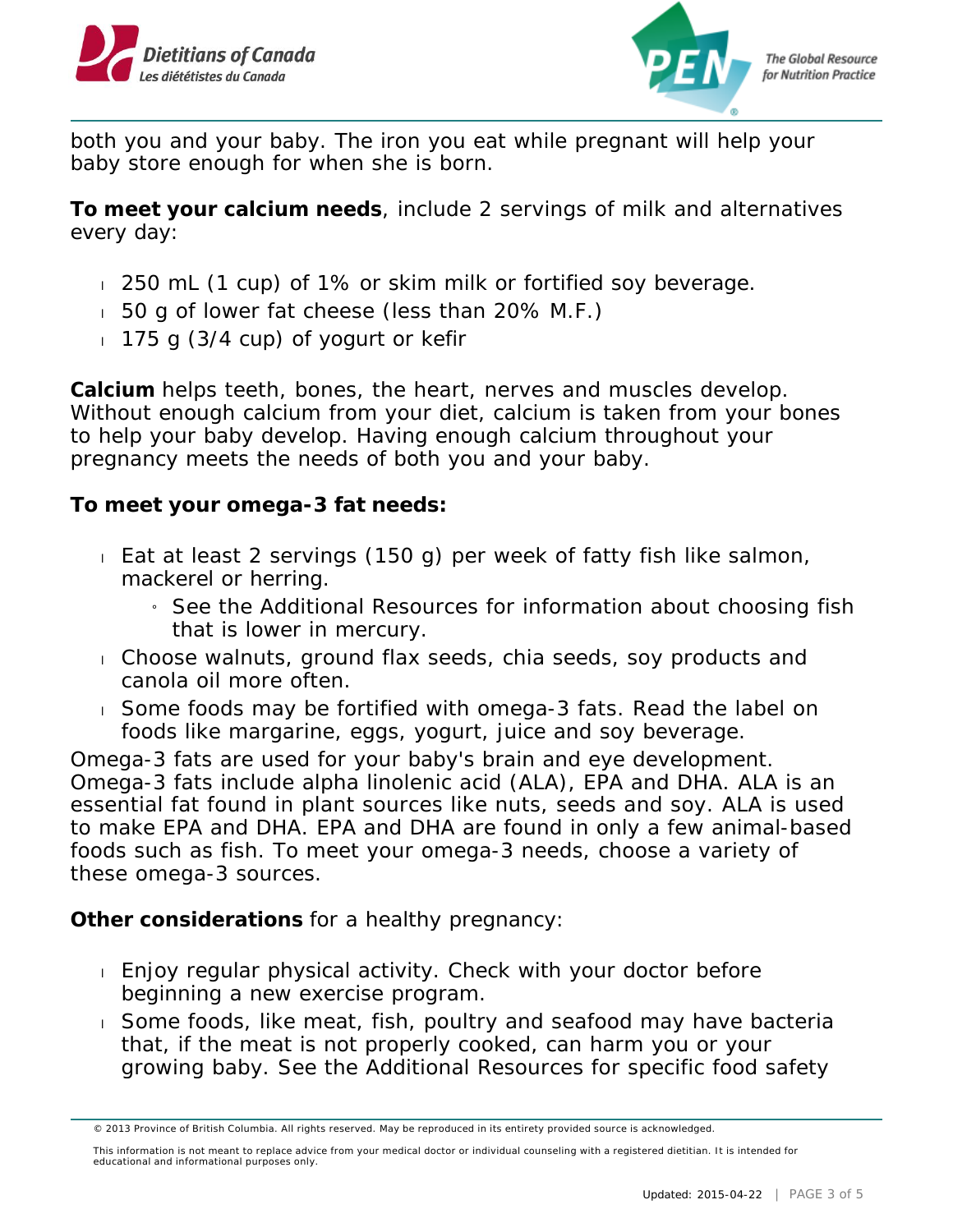



**The Global Resource** for Nutrition Practice

information.

- Avoid alcohol during pregnancy.
- You can have caffeine in moderation. Limit to 300 mg per day—about 500 mL (2 cups) of coffee or 1000 mL (4 cups) or tea per day.
- $\Box$  Herbal supplements are not recommended during pregnancy. When limited to 3 cups per day, the following herbs taken as herbal tea are considered to be safe:
	- » bitter orange/orange peel
	- » echinacea
	- » peppermint
	- $_{i}$  red raspberry leaf
	- » rose hip
	- » rosemary
- Sugar substitutes are safe in moderation during pregnancy. Be sure that foods made with these sweeteners do not replace more nutritious foods or drinks.
- If you are overweight or underweight, your nutrition needs may be different. Discuss this with your doctor who may refer you to a registered dietitian.
- $I$  If you have nausea, vomiting, heartburn or constipation during pregnancy that is keeping you from eating, ask your family doctor or obstetrician for help.
- If you are having twins or triplets, the healthy eating information in this handout also applies to you. You may however, have higher nutrient needs. Talk with your healthcare provider to find out the amount that is right for you.



- **Healthy Eating Guidelines for Food Safety During Pregnancy** [https://www.pennutrition.com/viewhandout.aspx?](https://www.pennutrition.com/viewhandout.aspx?Portal=UbY=&id=JMfsXgU=&PreviewHandout=bA==) [Portal=UbY=&id=JMfsXgU=&PreviewHandout=bA==](https://www.pennutrition.com/viewhandout.aspx?Portal=UbY=&id=JMfsXgU=&PreviewHandout=bA==)
- Health Canada, The Sensible Guide to a Healthy Pregnancy <http://www.phac-aspc.gc.ca/hp-gs/pdf/hpguide-eng.pdf> or 1-800-622-

<sup>© 2013</sup> Province of British Columbia. All rights reserved. May be reproduced in its entirety provided source is acknowledged.

This information is not meant to replace advice from your medical doctor or individual counseling with a registered dietitian. It is intended for educational and informational purposes only.